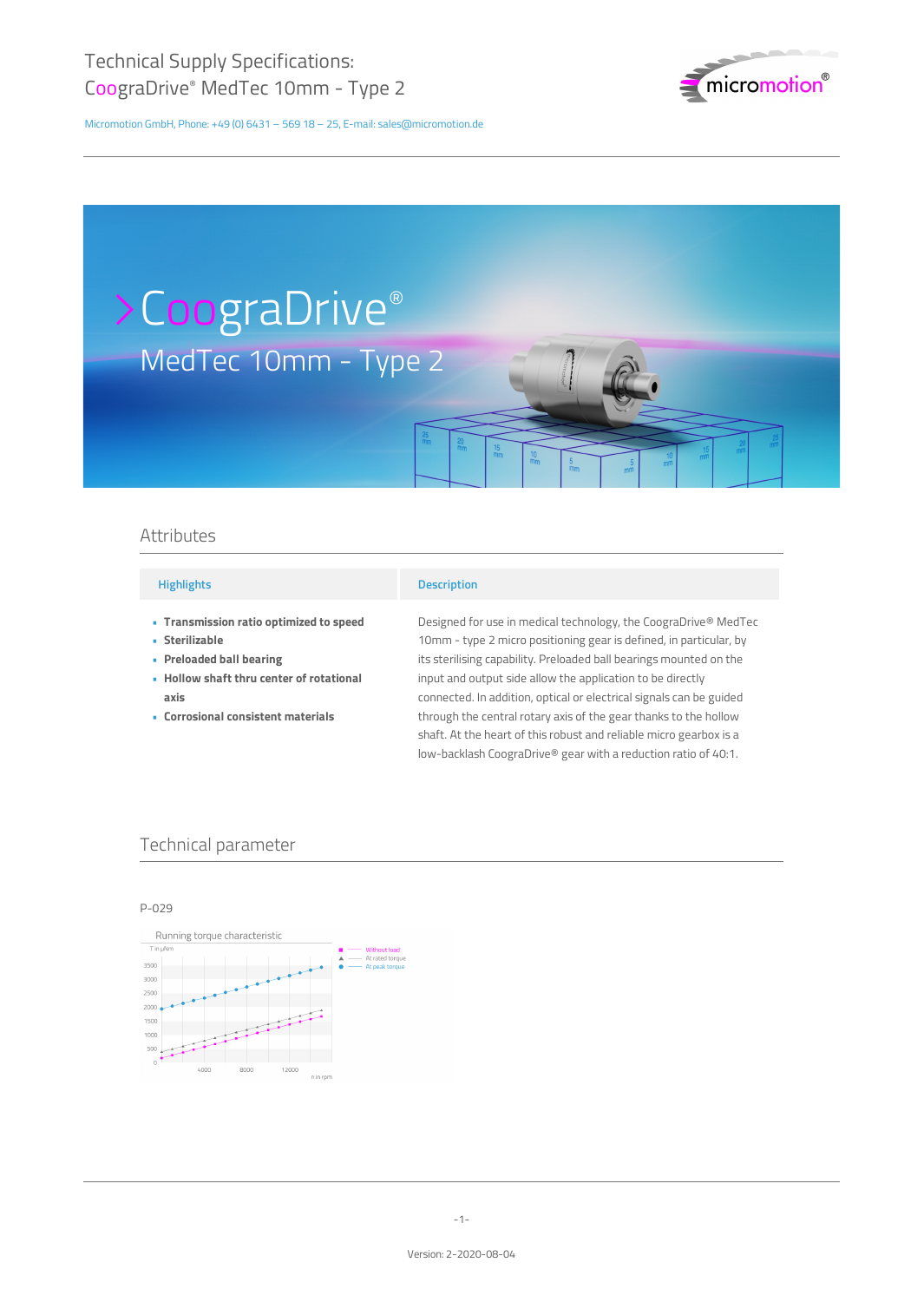

| Nr.       | Parameter                                                           | Symbol                                   | Value               | Hint |
|-----------|---------------------------------------------------------------------|------------------------------------------|---------------------|------|
| P-002     | Sterilizable                                                        |                                          | yes                 |      |
| P-003     | Ratio                                                               |                                          | 40:1                |      |
| $P - 004$ | Self-locking                                                        |                                          | yes                 |      |
| P-006     | Hollow shaft                                                        |                                          | 1.2                 |      |
| P-008     | Repeatability unidirectional                                        |                                          | 4.5 arcmin          |      |
| P-009     | Repeatability bidirectional                                         |                                          | 45 arcmin           |      |
| $P - 010$ | Accuracy                                                            |                                          | 30 arcmin           |      |
| P-011     | Transmission accuracy                                               |                                          | 60 arcmin           |      |
| P-013     | <b>Torsional stiffness</b>                                          |                                          | $2.50$ Nm/ $_{rad}$ |      |
| P-014     | Lost motion                                                         |                                          | 45 arcmin           |      |
| P-015     | Backlash                                                            |                                          | 20 arcmin           |      |
| P-016     | Rated torque                                                        | T                                        | 10 mNm              |      |
| P-017     | Peak torque                                                         | Τ                                        | 80 mNm              |      |
| P-018     | Momentary peak torque                                               | Τ                                        | 100 mNm             |      |
| $P - 021$ | Rated input speed                                                   | $\boldsymbol{\mathsf{\Pi}}$              | 10000 rpm           |      |
| $P-022$   | Maximum input speed                                                 | n                                        | 30000 rpm           |      |
| P-023     | Rated output speed                                                  | n                                        | 250 rpm             |      |
| P-024     | Maximum output speed                                                | $\Gamma$                                 | 250 rpm             |      |
| P-026     | No-load starting torque                                             | Τ                                        | 255 µNm             |      |
| P-027     | No-load running torque                                              | Τ                                        | 170 µNm             |      |
| P-028     | Rated running torque                                                | Τ                                        | 1500 µNm            |      |
| P-034     | Lifetime for rated operation                                        |                                          | 500 h               |      |
| P-035     | Radial backlash output shaft                                        |                                          | $0 \mu m$           |      |
| P-036     | Axial backlash output shaft                                         |                                          | $0 \mu m$           |      |
| P-037     | Radial stiffness                                                    | $\mathsf C$                              | $2.3$ N/ $\mu$ m    |      |
| P-038     | Axial stiffness                                                     | $\subset$                                | 40 $^{N}/m$         |      |
| P-039     | Max. radial load on output shaft (non-operating, constant<br>load)  | F                                        | 55 N                |      |
| P-040     | Max. radial load on output shaft (non-operating,<br>impulsive load) | $\mathrel{\mathop{\mathsf{F}}\nolimits}$ | 20 N                |      |
| $P - 041$ | Max. radial load on output shaft (operating, constant load)         | F                                        | 7 N                 |      |
| $P - 042$ | Max. radial load on output shaft (operating, impulsive<br>load)     | F                                        | 7 N                 |      |
| P-043     | Max. axial load on output shaft (non-operating, constant            | $\mathsf F$                              | 150 N               |      |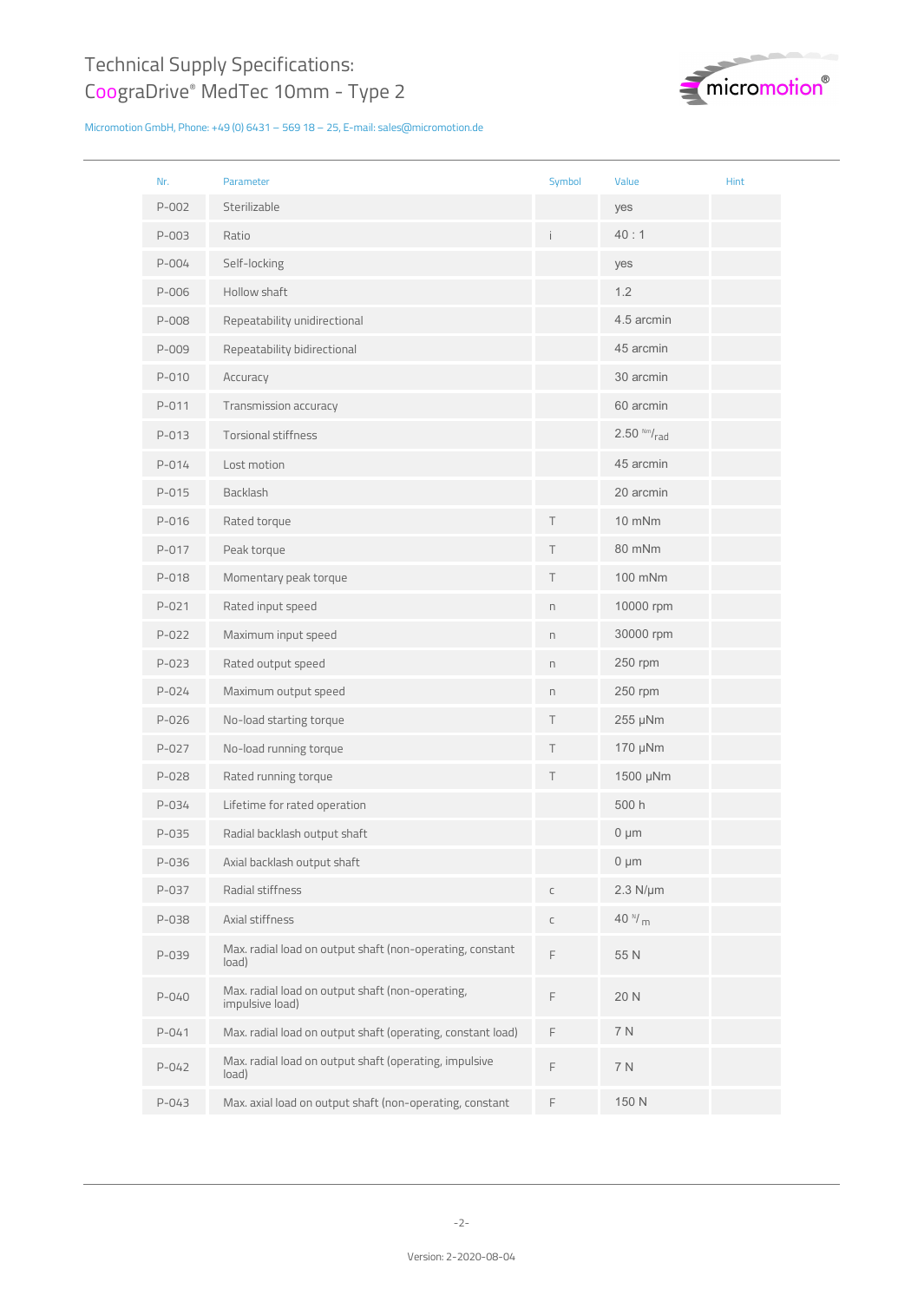

| Nr.       | Parameter                                                          | Symbol | Value                            | <b>Hint</b> |
|-----------|--------------------------------------------------------------------|--------|----------------------------------|-------------|
| $P - 044$ | Max. axial load on output shaft (non-operating, impulsive<br>load) | F      | 50 N                             |             |
| $P - 045$ | Max. axial load on output shaft (operating, constant load)         | F      | 380 N                            |             |
| $P - 046$ | Max. axial load on output shaft (operating, impulsive load)        | F      | 127 N                            |             |
| $P - 047$ | Max. radial load on input shaft (non-operating, constant<br>load)  | F      | 15 N                             |             |
| $P - 048$ | Max. radial load on input shaft (non-operating, impulsive<br>load) | F      | 6 N                              |             |
| $P - 049$ | Max. radial load on input shaft (operating, constant load)         | F      | 6 N                              |             |
| $P - 050$ | Max. radial load on input shaft (operating, impulsive load)        | F      | 6 N                              |             |
| $P - 051$ | Max. axial load on input shaft (non-operating, constant<br>load)   | F      | 64 N                             |             |
| $P - 052$ | Max. axial load on input shaft (non-operating, impulsive<br>load)  | F      | 20 N                             |             |
| $P - 053$ | Max. axial load on input shaft (operating, constant load)          | F      | 185 N                            |             |
| P-054     | Max. axial load on input shaft (operating, impulsive load)         | F      | 66N                              |             |
| $P-055$   | Moment of inertia                                                  |        | 75.03 * 10-4<br>gcm <sup>2</sup> |             |
| P-056     | Weight                                                             | m      | 6 <sub>q</sub>                   |             |
| $P - 057$ | Min. permissible ambient temperature (non-operating)               | $\top$ | $-80 °C$                         |             |
| $P - 058$ | Min. permissible ambient temperature (operating)                   | T.     | $-10$ °C                         |             |
| $P - 059$ | Max. permissible ambient temperature (non-operating)               | T      | 150 °C                           |             |
| P-060     | Max. permissible ambient temperature (operating)                   | Τ      | 120 °C                           |             |

#### Material information

| Nr.     | Parameter                             | Symbol | Value            | Hint |
|---------|---------------------------------------|--------|------------------|------|
| $P-900$ | RoHS compliant                        |        | yes              |      |
| P-901   | Lubrication of output bearing gearbox |        | BarriertaL55/2   |      |
| P-902   | Lubrication of input bearing gearbox  |        | BarriertaL55/2   |      |
| P-903   | Lubrication of gear component set     |        | BarriertaL55/2   |      |
| P-908   | Material of gear component set        |        | <b>NiFe</b>      |      |
| P-909   | Material of output bearing gearbox    |        | 1.4108 DIN<br>EN |      |